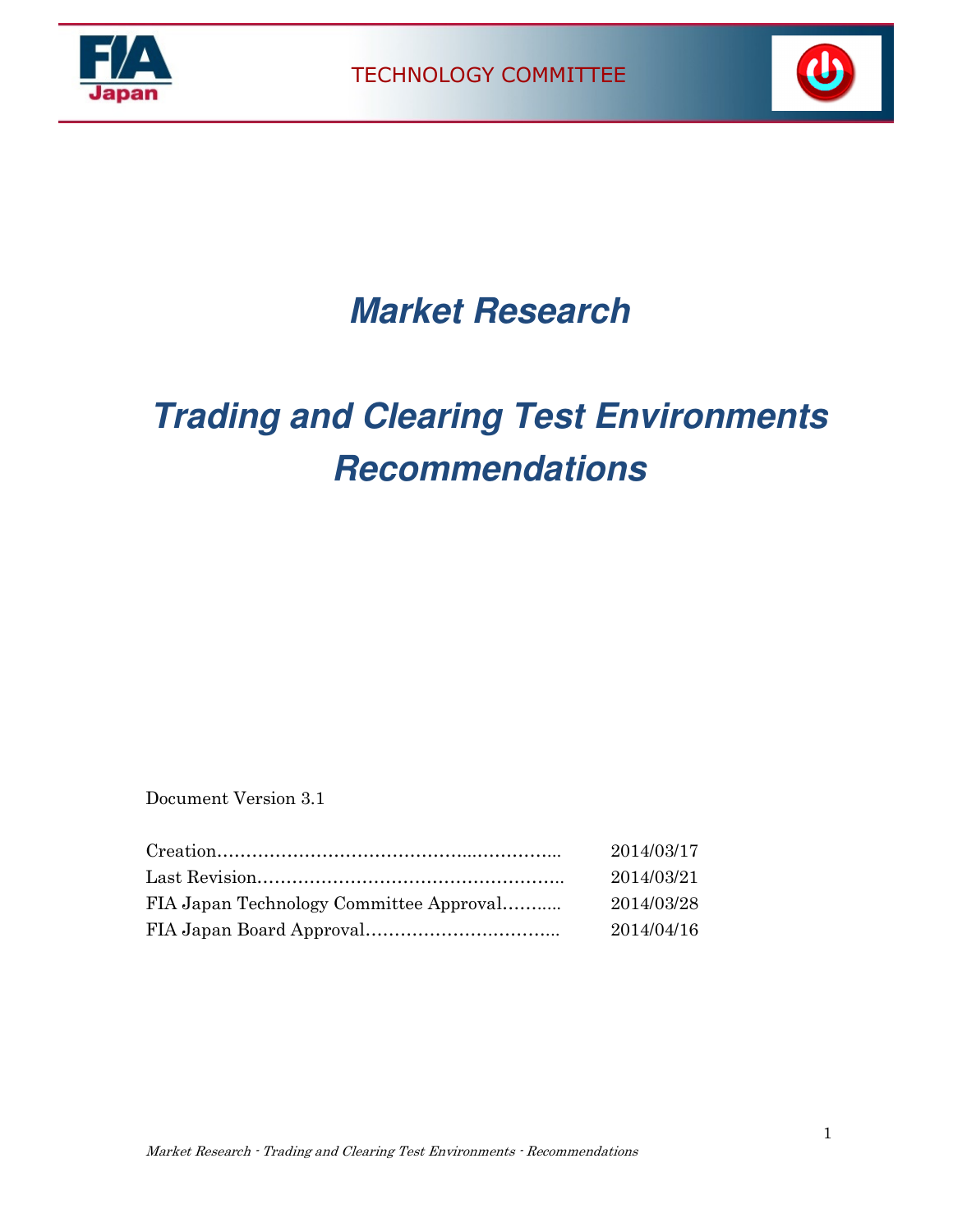



#### Introduction Note

Over the past two decades, as for many other industries, the financial industry has been increasingly relying on technology for ensuring its core business. Exchanges, Clearing Houses and related market participants are no exception here. But, at the same time that the use of technology propelled businesses by unveiling new opportunities (trading faster, broader, deeper), it did not go without creating risks of a new nature. Software malfunctions, network instability, hardware troubles, insufficient release management methods, poor change control procedures, not to mention natural disasters or deliberate sabotage acts among others are as many risks that technologists need to take into consideration when designing, deploying and maintaining systems.

Back in 2013, various technical glitches that occurred at the exchanges and brokers levels across the globe severely impacted the financial community, with a consequence of diminishing the credibility of financial markets among certain type of investors and more broadly among the general public. Obviously, those issues also increased the attention of regulators on the theme of IT System Risk Management and IT Governance.

Looking at the trading ecosystem (excluding here the exchange matching engine and related data-dissemination systems), those concerns naturally raise the question of the resources the exchanges and clearing houses make available to the financial community for the safe development, testing and validation of their mission critical applications handling the market-data and trading related transaction flows.

Keeping in mind the already-announced (and expected) technology changes for Japanese Exchanges and Clearing Houses, the Futures Industry Association Japan (FIA Japan) would like to present in this document some best practices and suggestions that should apply to the test environments provided by exchanges and clearing houses. Indeed, the FIA Japan expects that, if exchanges and clearing houses were to follow those recommendations, the quality of the solution delivered by technology shops, broker in-house development centers or any other IT Service providers would increase, reducing thus risks of impactful issues for the financial markets and their related participants.

The FIA Japan is an industry body, with representatives from the Exchanges, Brokers, Banks, Investors, Independent Software Vendors (ISV) and Infrastructure Providers who are active in the Japanese financial markets. The following recommendations and practices have been collated by the FIA Japan Technology Committee from inputs from Japanese and Foreign brokers and Financial Industry Technology companies, including firms who are not FIA Japan members and firms who are operating in overseas markets, through survey, internet research and direct feedbacks. Comments from FIA Japan Market Operations Committee and Market Development Committee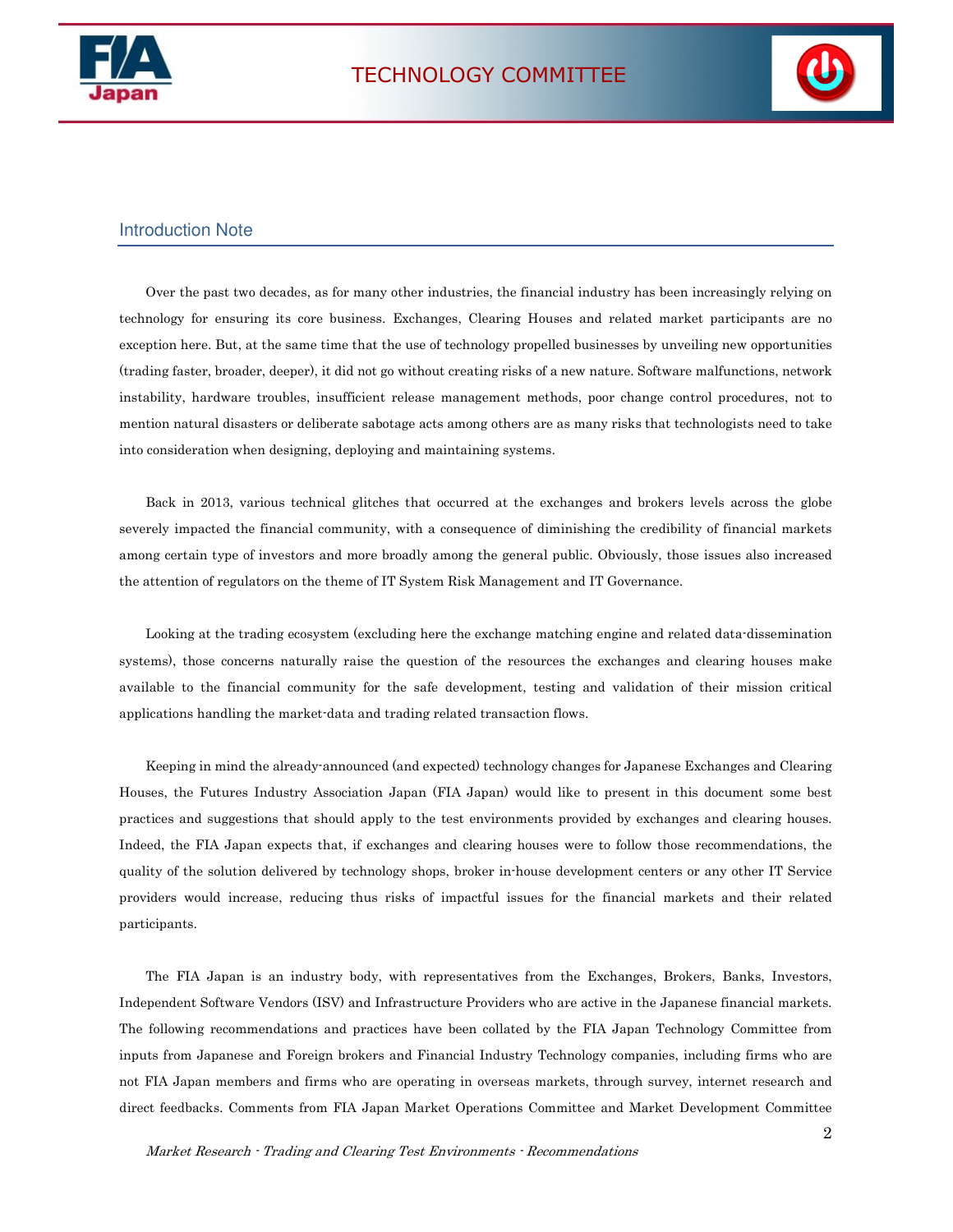## TECHNOLOGY COMMITTEE





have also been taken into account for the creation of this document. As such, the ideas presented here are a fair, balanced and representative view of opinion. Best practices and recommendations gathered during this Market Research have been classified under six distinct categories: Recommendations on Test Environments Types, Recommendations on Test Environments Accessibility, Recommendations on Test Environments Availability, Recommendations on Test Environments Functionality, Recommendations on Test Environments Cost and Any other Recommendations not falling in the previous five categories. For each recommendation and feedback, an indication of how many of the Market Research participants have shared the same view will be included using the following scale: all / almost all / many / several / a few / one Market Research participant(s).

It is also to be noted here that, since the recommendations and suggestions have been collated from a variety of market participants connecting to exchanges and clearing houses for diverse business purposes, this document does not cover in a dedicated manner the potential needs and recommendations pertaining to the specific development, deployment and maintenance of Automated Trading Systems and other HFT solutions. Indeed, due to the unique challenges as well as the technical complexity intrinsic to the use of those Automated Trading Systems, a dedicated Market Research would be required.

By sharing those concrete suggestions, our objective is to further foster a constructive exchange of ideas between all markets participants on how to reduce operational risks related to trading technologies, aiming thus at increasing the safety, stability and overall attractiveness of our Japanese financial markets.

Tokyo, Japan, March 17, 2014

 Bruno ABRIOUX FIA Japan, Technology Committee Chairman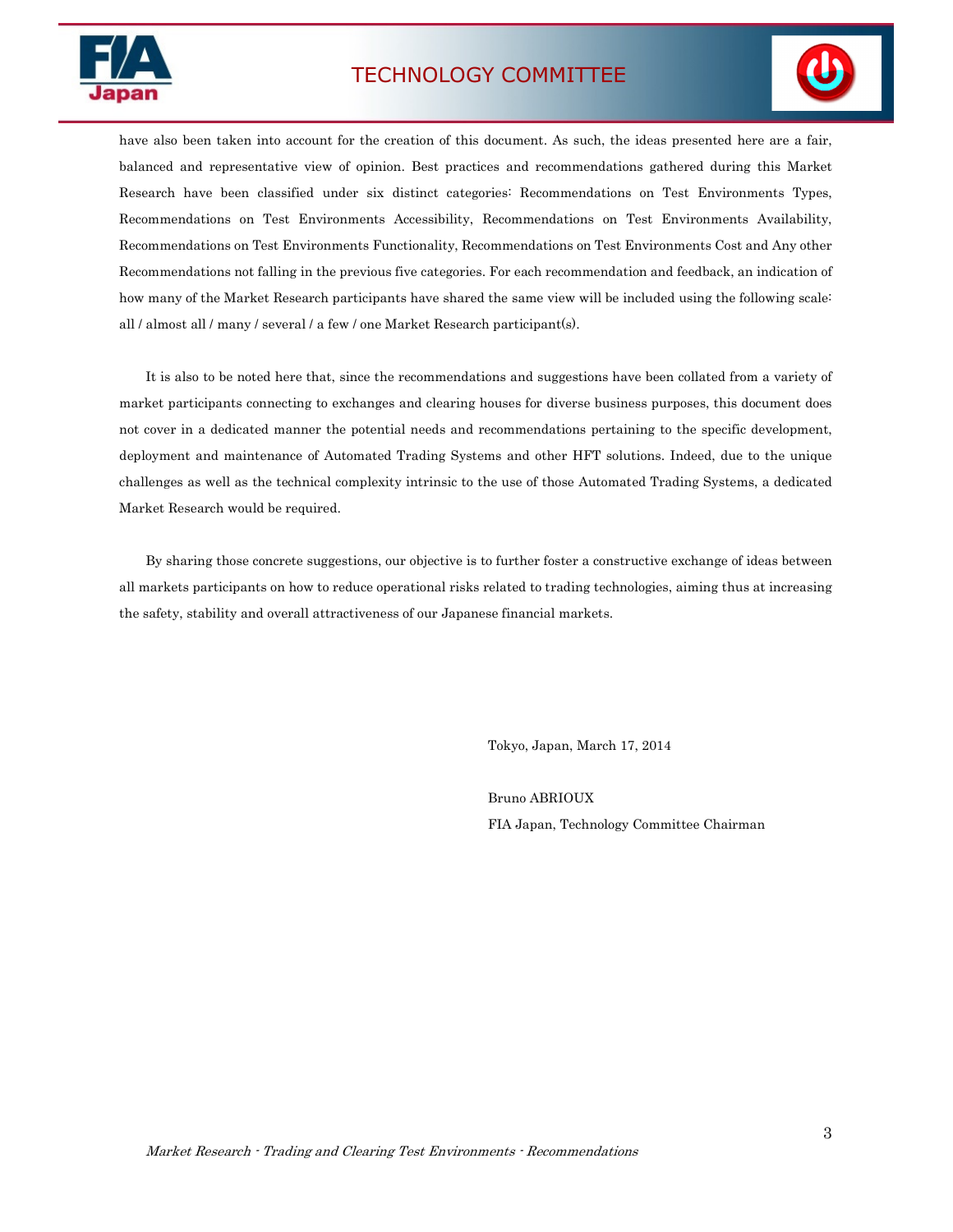



### **Table of Contents**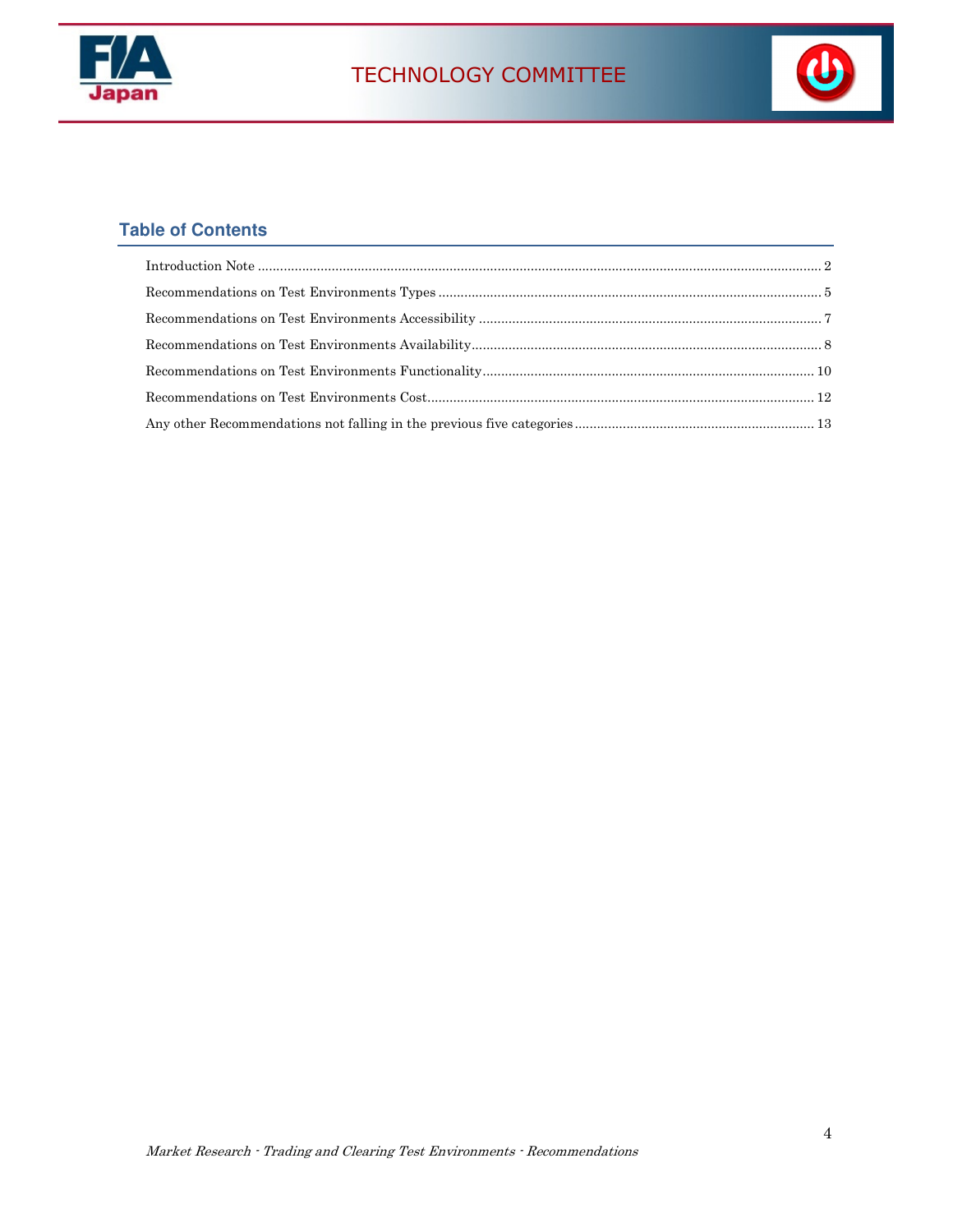



#### **Recommendations on Test Environments Types**

This section includes recommendations on the ideal number, type and nature of test environments. Survey and interviews were conducted under the assumption that the Exchange and Clearing Houses are running a current version of their systems in production (version N) while preparing their next system release (version N+1). Questions such as the below ones have been asked:

- $\checkmark$  Would your release and development cycle be improved if you had access to a version N test environment (debugging, demo, issue reproduction) and a version N+1 (new release development)? Why/how does it improve the quality of your deliveries?
- Should test environments be an exact replica of production environments? If not, what could be the acceptable differences simplifying your development / QA work without compromising the quality?

Without any exception, feedbacks from all participants have been consistent in saying that continuous availability of two test environments, N (Production replica) and N+1 (Next generation), was the ideal situation for vendors and members to insure uninterrupted production support (e.g.: reproducing an issue, testing a new feature required by a customer, validating new algorithms…) while developing new features introduced by the Exchange.

It is also suggested that, if the Exchange cannot provide that service continuously, it is a must at least when going through a major migration where the new environment does not offer full backward compatibility with current binaries and that till the Go-Live of the new system (when environment N+1 becomes environment N).

One participant commented that, outside major migration phase, the Exchange should consider the number of new features/instruments they plan to introduce every year. This conditions the need of two environments. Alternatively, an exchange-provided simulator that can perfectly mimic the production system dynamic and message kinematics can be a second best option if two environments are not possible.

It is to be noted that most of the major exchanges around the world provide N and N+1 platforms service: ASX, SGX, SEHK, CME, and LIFFE, SWXESS, MEFF/SIBE (to mention a few) provides availability all year long, or at least a few months during migration.

All Market Research participants also agreed to comment that Test environments must be an exact replica of production in terms of API version and available features and business process flows as "standard test capabilities" service offer. It includes for example: order/quote/instrument/trade and risk management. Test environment should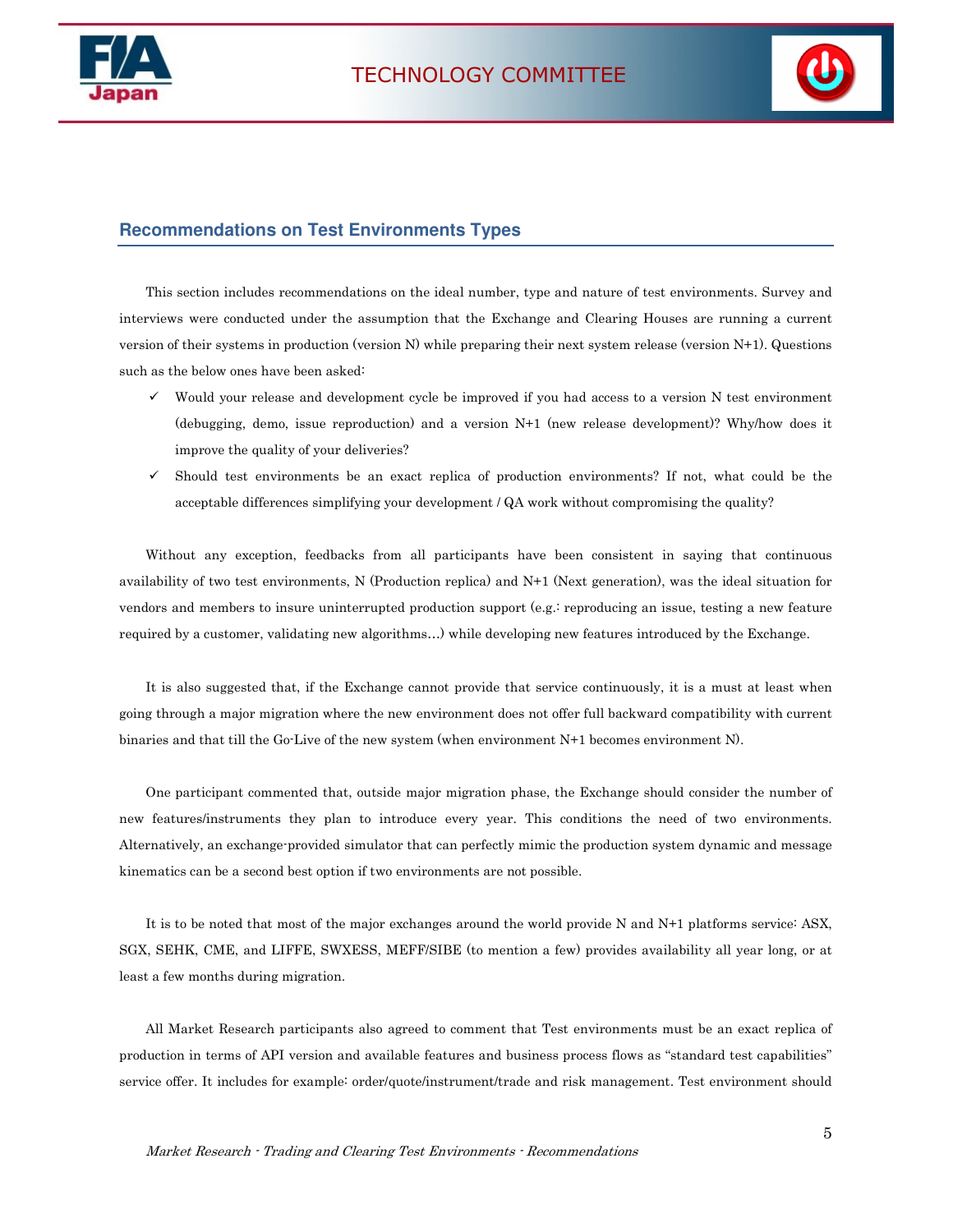





mimic production trading hours, especially for markets with night sessions and/or market managing multiple trading days in the same calendar day.

Many of the Market Research participants shared the view that, ideally, Test environments should also offer "advanced test capabilities" to test system resilience to high volumes and failover/recovery scenarios. Software providers can easily detect software bottlenecks, as well as flaws in the synchronisation mechanisms that could cause production issues with major business impacts. Pre-scheduled stress test sessions for both market data and order sending, especially during Exchange migration projects gives a great opportunity to vendors to confirm the performance of their software in "production like" scenarios. Availability of back-up/DR environment for failover testing should be considered as a good to have in test environment.

Several participants added also that, in standard industry practices, advanced test capabilities are usually available in production environment only during week-end tests or evening. To some extent, it looks acceptable to them. One participant commented though that, since an ISV does not have a production access, it will depend on client to test on its behalf which bring unnecessary responsibility on the member who does not own the software development. If Exchange were to provide advanced testing capabilities in production environment only, then it should support:

- $\checkmark$  Monthly week-end tests (throughout the year and not only during migration phase).
- $\checkmark$  Possibility for vendors to connect to production environment during those schedule tests (network test ports rerouting…)

This participant commented here as well that, according to him, it is crucial to allow those advanced tests to happen in the very early stage of a migration: indeed, from its standpoint, contrary to order flow/mapping issues, fixing problems related to performance and synchronisation can have a significant impact on the entire software design, forcing vendors to run full regression/integration testing. It is therefore not desirable to introduce those types of change in the last days before a migration.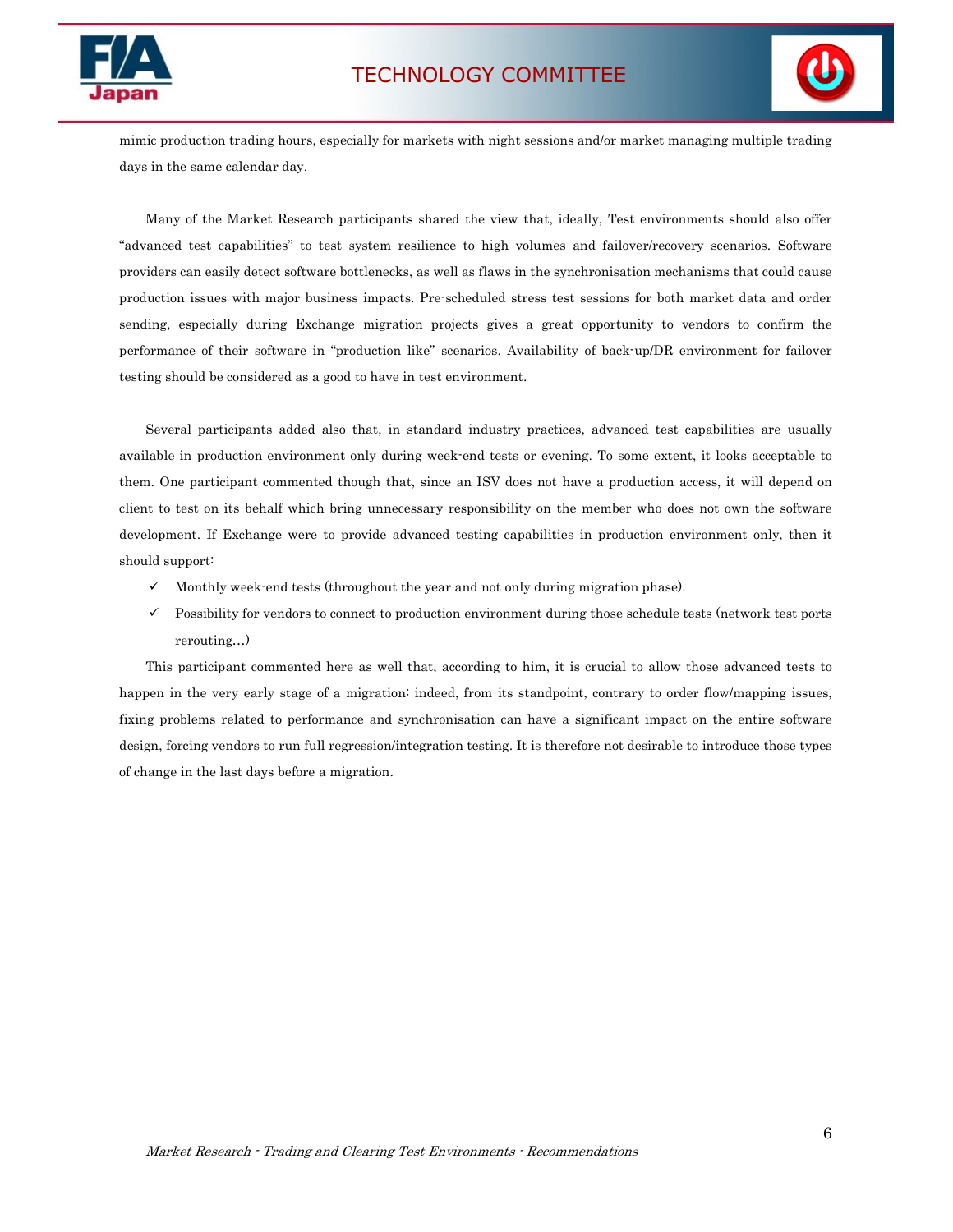



#### **Recommendations on Test Environments Accessibility**

This section focuses on the technical connectivity requirements to test environments and acceptable divergences from production systems. Among others, the following questions have been asked:

- Should the test environment be an exact replica of production environment including infrastructure access in order to ensure a situation as close as possible to production or should accessibility be favored by proposing VPN access for example (to allow remote/centralized teams to easily access those environments at low cost wherever they are located)
- $\checkmark$  What about when running trading solutions in co-location for production? How should the test environment be built and accessible for developing and testing those solutions?

Several of the Market Research participants provided the same feedback that VPN should systematically be offered as a connectivity alternative to regular connection method (network access point, leased line…) for obvious cost reasons. Indeed, according to them, Exchange has to be considerate of vendors developing and supporting Exchange connectivity in remote regions. Those participants though understand that VPN will drastically reduce the capacity of their systems to test latency and volumes. Yet, their view is that VPN access is sufficient to validate business work flow for both order routing and market data processing, while capacity testing could be performed during weekend tests for example, against member-provided environments. It is to be noted that VPN access to test environments are offered by many Exchanges in both APAC and EMEA regions.

Regarding the development and validation of systems hosted in colocation, participants had various diverging opinions. On one hand, several participants recommended indeed that they should be able to connect to the Test environment from the co-location rack, as long as the segregation of duty between production and staging environments is clear from a technological standpoint (physically and/or logically, depending on exact architecture design). Benefits mentioned for this case are of a cost nature: Investors/brokers avoid the costs of having network connection to the broker/test market to connect to the test market. Investors avoid the costs of having separate racks to keep their development and production kits. On the other hand, other participants proposed that the connectivity to Test environment for system development purposes should be achieved from a location other than the co-location rack. The reason referred to is the reduction of operational risks by maintaining an unambiguous segregation of duty between production set-ups running in colocation and staging environments. More details on access to staging environment in case of colocation can be found in the chapter N.3 "Access/connectivity to the test environments from within colocation" of the FIA Japan Market Research Document labeled "Market Research of Mechanisms to Improve Participation and Activity in Japanese Financial Markets" issued by the Market Operations Committee in 2012.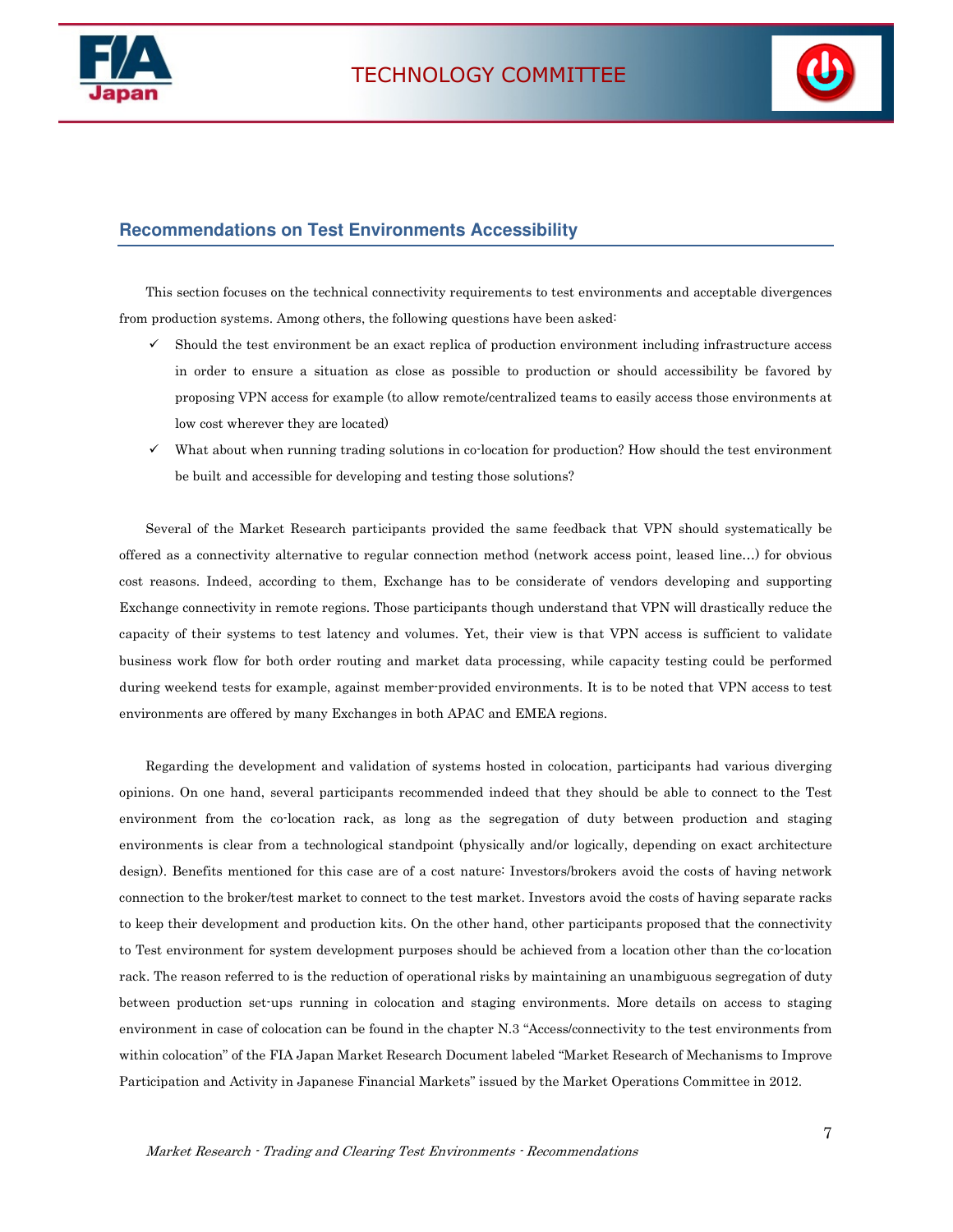



#### **Recommendations on Test Environments Availability**

In this section, comments and recommendations regarding the availability of the various test platforms and their related support services (be it technical or functional) have been summarized. Answers to the following questions had been requested:

- $\checkmark$  In case N and N+1 environments coexist, what is your expectation in terms of availability? Ideally, when should a N+1 environment be available prior to a release (assuming English specifications for new exchange release have been released)?
- $\checkmark$  In case of N+1 environment, do you prefer the exchanges to patch their system each time they have a change or do you prefer to have a roadmap of patches?
- $\checkmark$  Do you expect the N and N+1 environments to be open 24/7? What would be the minimum availability not impacting the quality of your delivery?
- $\checkmark$  Do you expect to get support 24/7 (regardless of the technical availability of the platform)? For what type of support (technical, functional, development specific…)?

As stated in the recommendation on Test Environments Types (section 1 of this document), N and N+1 Tests environments are strongly recommended by all participants. In terms of availability, the following conditions were proposed as reference point by one participant:

- $\checkmark$  If an Exchange introduces more than three or four changes a year, N and N+1 should be available all year long (ASX model with ETE = Enhanced Technical Environment and FTE = Functional Technical Environment was provided as an example here)
- When upgrades are less frequent (one to two a year) N+1 Test environment availability depends on the type of migration: 6-8 months in advance for significant migrations (the longer the better), 2 months for minor-medium changes.

Many participants agreed to say that, unless a major issue needs an immediate patch, vendors would tend to prefer release roadmap to better allocate their internal resources in preparation of the upcoming changes.

All participant feedbacks insisted that, during Migration phase, extended testing hours, especially in the evening (e.g. Monday – Friday till midnight), is necessary for Development, QA teams located in different time zones, to test all downstream applications. Depending on the Market Research participant, suggested timeframe for availability varied from a "Monday-Friday till midnight" recommendation to a "24/5" one. Nonetheless, in case the test platform availability is extended, it was also pointed out that the behavior of the test environment should still mimic the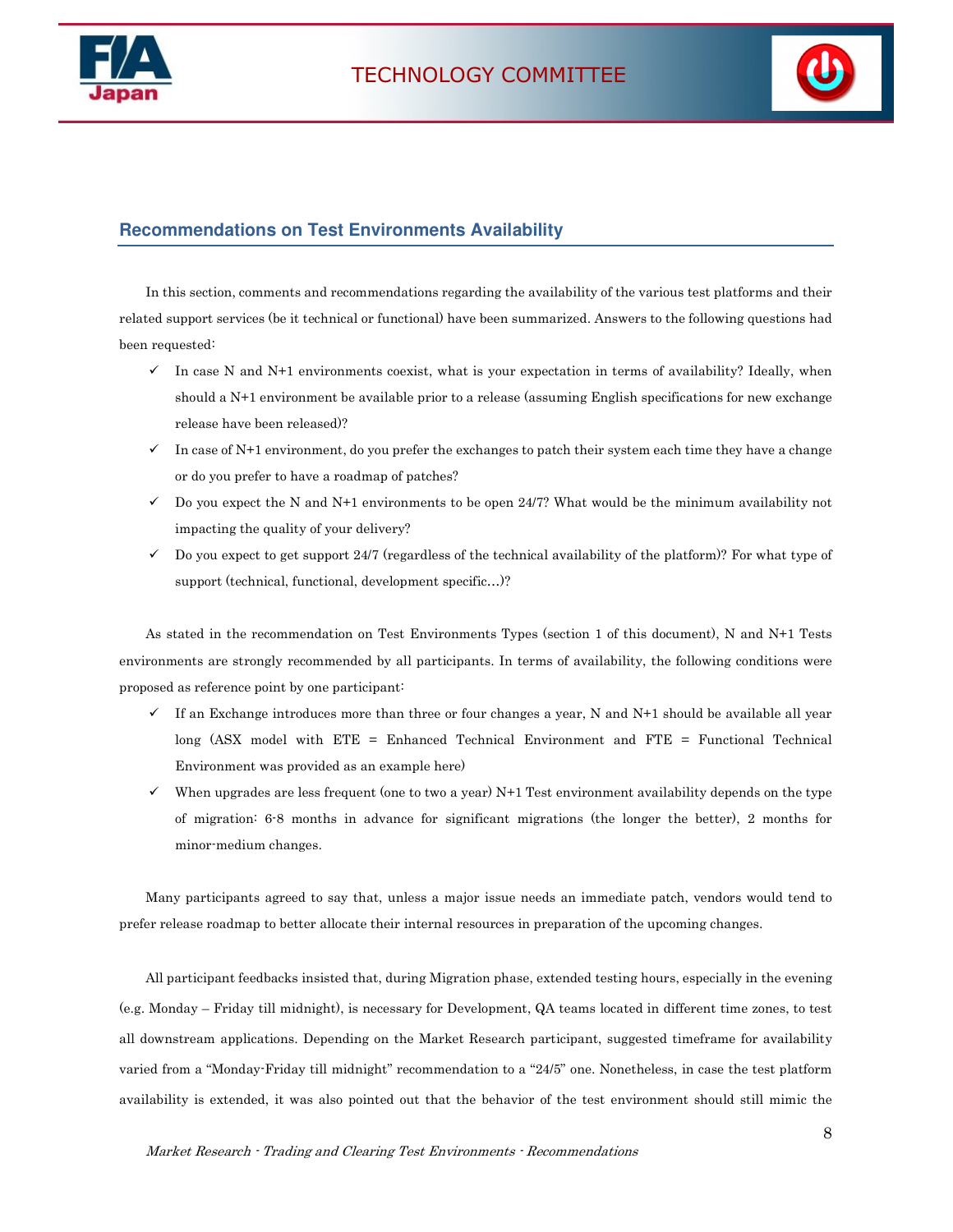

## TECHNOLOGY COMMITTEE



production as much as possible and should ensure availability of all needed functionalities as applicable in production. It was suggested that this could be achieved by dividing the environment into 2 sessions day and night: the day session should mimic the behavior of production environment and night session can be used to simply provide extended availability. In that case, having prior knowledge on test environment schedule will help vendors in proper planning and delivery of the software. One participant suggested here a 2-month advance notification as bear minimum.

As far as the support services are concerned, all participants highlighted the need for a support in English. Almost all participants mentioned though that an extended support service is not seen necessary the whole time that the test platform is open. The availability of the test platform itself remains the most important element. In summary, as long as the test platform is available in an extended manner and the support is responsive during regular working hours (in English), extended support is a plus, but definitively not a requirement according to most of the Market Research participants.

A few participants also observed that, in some cases, (mostly when the Exchange does not own the technology of its trading platform) longer expected time is required for technical issues to be investigated or technical questions to be answered. One participant suggested that what can help under those conditions is:

- Access by the exchange support team to monitoring tools to quickly locate orders in the system
- $\checkmark$  Access by the exchange support team to simulating tools (to reproduce specific scenarios depending on Exchange input)
- Development of local experts of the exchange system technology or setting-up of fast escalation path to exchange system vendors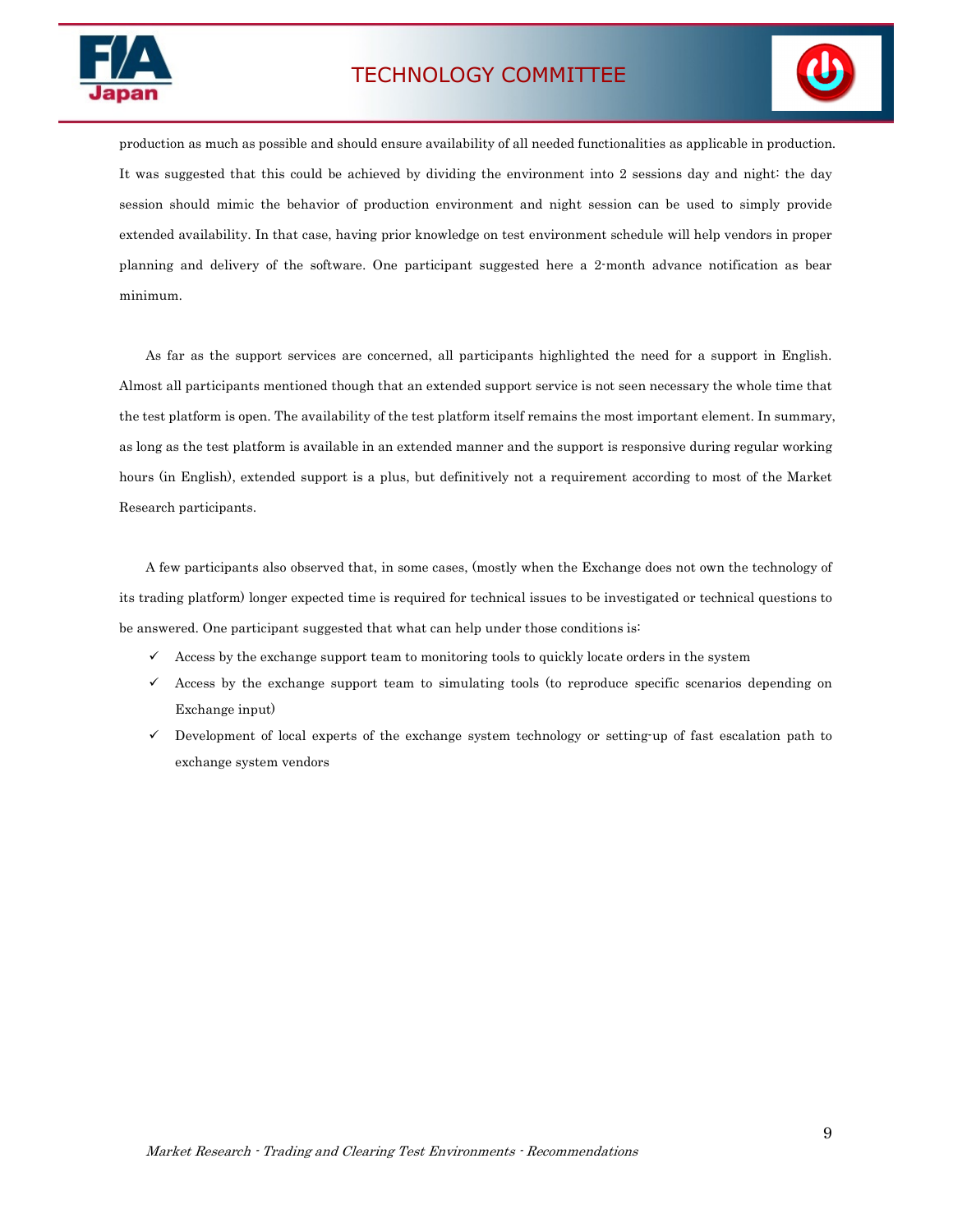



#### **Recommendations on Test Environments Functionality**

This section describes feedbacks and suggestions related to the level of functional framework required for ensuring safer solution deliveries. This included a range of questions around potentially beneficial functionalities such as the ones below:

- $\checkmark$  Should exchanges and clearing houses provide specific scenario supporting development validation? If yes, to which extent and in which format?
- Should exchanges and clearing houses provide reinforced scenario-based conformance?
- $\checkmark$  How should exchanges provide high-volume testing? (How often? On-demand? On specific schedule with prior notification)
- $\checkmark$  Should exchanges systematically provide "extreme conditions" scenario (conditions that would trigger trading halt / pause)
- Should exchanges systematically provide market data replay on high-volatility-high-liquidity days? (e.g. post March 11 Tohoku earthquake)
- $\checkmark$  What about expectations on publication of calendar for trading session?

Several participants commented that exchange should help vendors and members to validate their solution by providing predefined testing scenarios that enforce the validation by the industry of a common scope (it was mentioned that some exchanges request a sign off from members after validation is completed). It reduces the risk for go-live by ensuring all members have done due diligence. Two ways to achieve this were proposed by one participant:

- $\checkmark$  Exchange to publish a guideline to list the mandatory scenarios to run and successfully pass conformance. This documentation adds a new dimension to the specifications as it highlights specific workflow and logic not easily represented in the technical specifications.
- $\checkmark$  Running on Test environments pre-scheduled functionality aimed at replicating cases that cannot be played without Exchange assistance. Among many others, some examples are connections scenarios (failover-disconnection, sequence number gaps, password expiration/changes), abnormal market phases (circuit breakers, auctions), special order management (off-Exchange orders, unsolicited eliminations, execution bust)…

Several participants raised the point that, concerning stress tests, ideally it should be available in the test environment through specific pre-scheduled sessions. Frequency of those tests can vary (from a couple a weeks to once a month). If not possible during regular testing hours, week-end or evening tests should be organized with possibility for vendors to participate to those sessions with their test logins/connections. Also in that specific case of limited frequency of stress tests, one suggested recommendation is to get the notification at least 3 months in advance and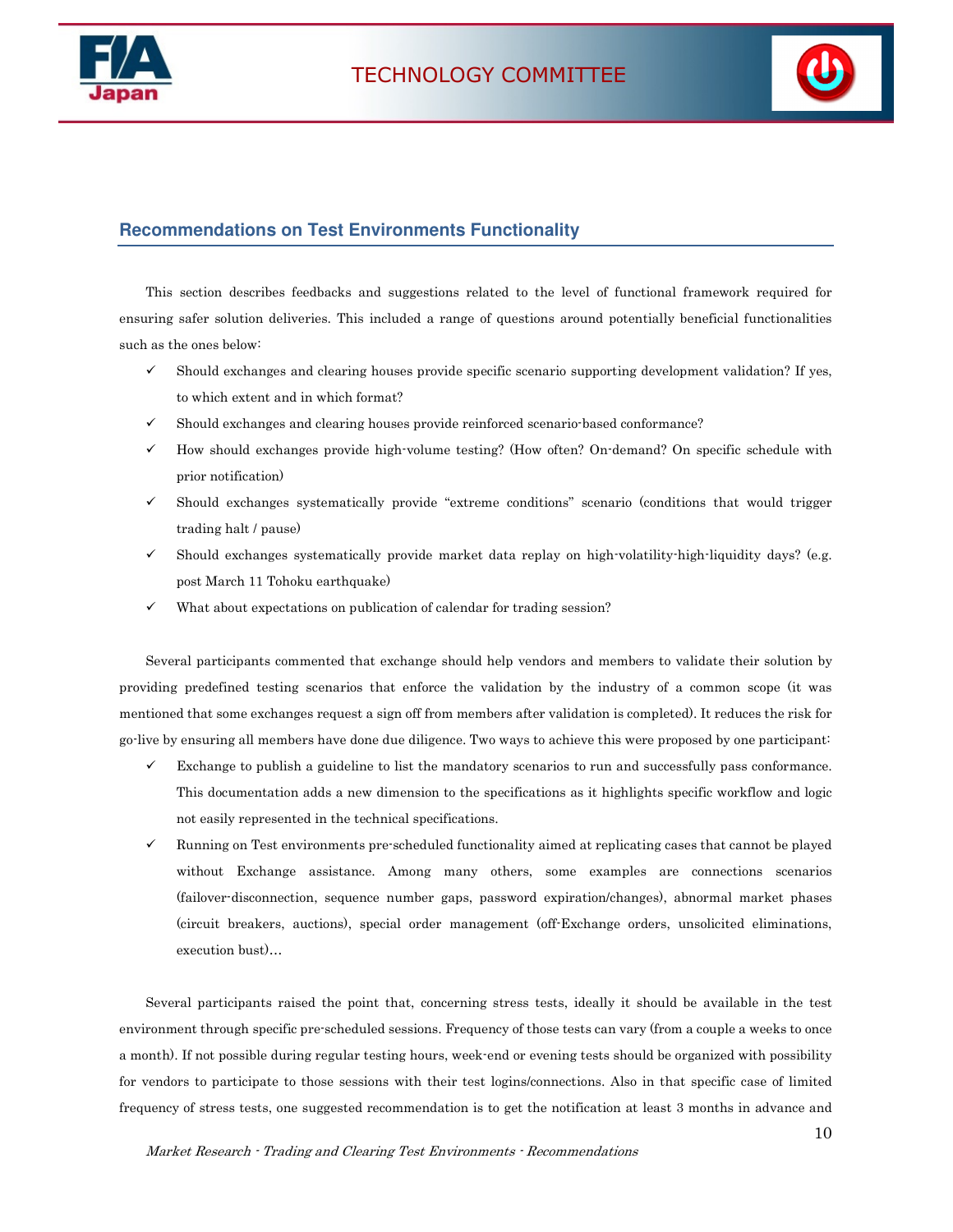



offers at least 3 possible different dates so that ISV, system integrators and brokers have sufficient time to coordinate themselves (from commercial matters to resource and technical constraints)

A few participants suggested also that, in general, Exchange should published guidelines around anticipated market data volumes (average and maximum peaks of message/second) for the next 6-12 months, with related bandwidth requirements.

A few participants also commented that, in general, it is perceived that issues on test platforms are quite limited to miscommunication about different technical teams accessing for different purposes or teams not being aware of the availability schedule for testing. Therefore, for all those test sessions, Exchange should publish on its website a monthly or bi-monthly calendar showing availability of the test platform and the date/times of the specific testing sessions. As stated in the section above, one participant suggested here a 2-month advance notification as bare minimum.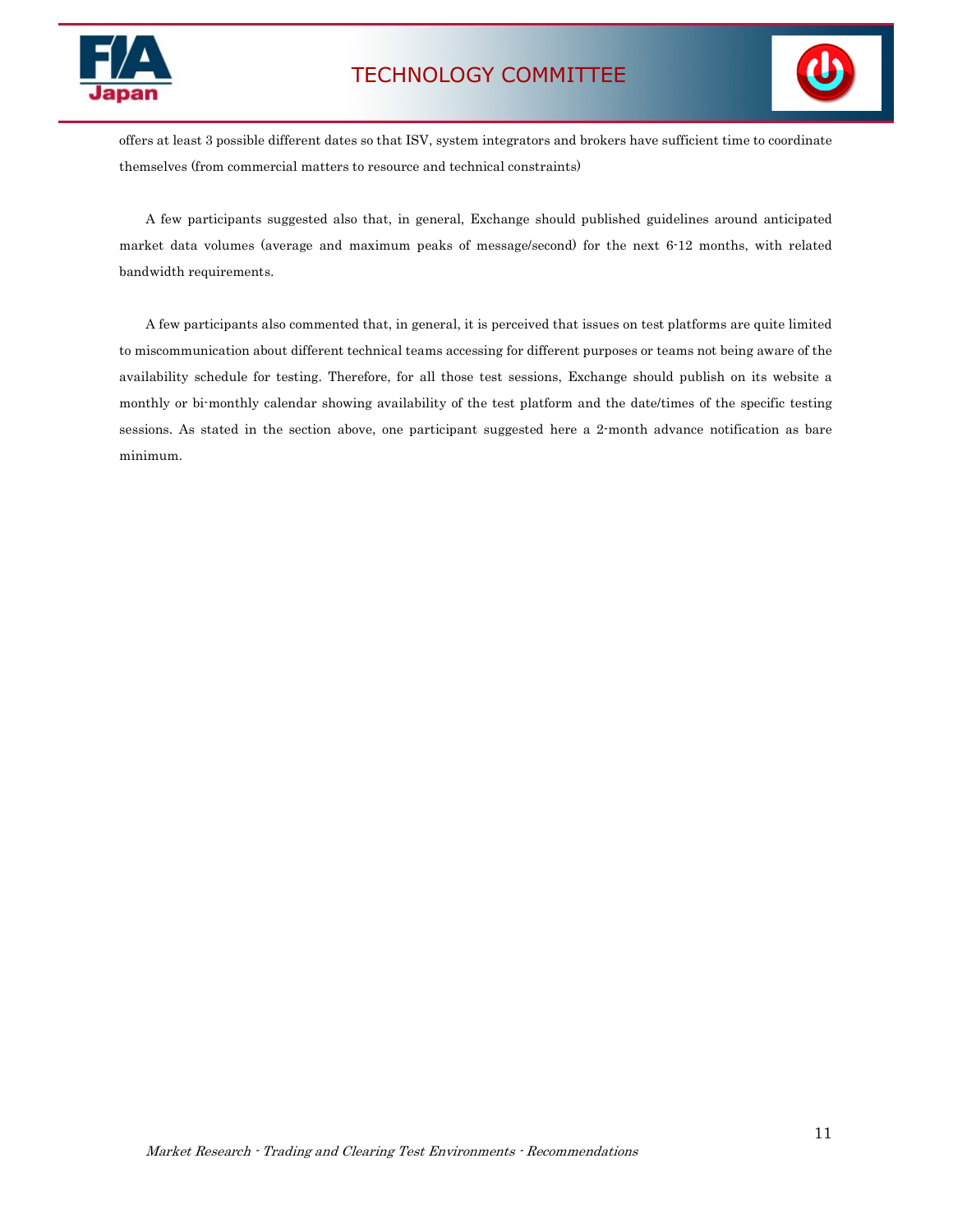



#### **Recommendations on Test Environments Cost**

This section gathers suggestions around recommended pricing schemes to apply to test environments. Questions asked to the participants were for example:

- Would you suggest a Daily cost scheme? Weekly cost scheme? Monthly cost scheme? Usage-based cost-scheme? A hybrid scheme?
- For your company, what is a reasonable cost for test environment so that development and QA decisions are not based on economic factors?
- $\checkmark$  Should it the same pricing model apply for ISV, for ISV offering ASP or co-lo, for members, for members in co-lo or are there interesting variations to consider?
- $\checkmark$  Should there be various pricing levels depending on what you access / how long you access / the support service you request?

All participants operating on multiple markets agreed that costs to access Test environments highly differ from one exchange to another. It is recognized that the usual practice is that Exchange will have vendors/members pay per login on a monthly basis. Some exchanges though (SEHK for example) have a more flexible approach where they charge per day of usage, automatically detecting when logins are connected to the system. This permits a better cost control, but could generate more administrative work for both parties. Some others will have yearly costs for logins. In some other cases, test access is free for the first set of logins (e.g. one order routing login and one market data login), extra login being then charged.

While all participants admitted that the lower the cost of the Trading and Clearing Test platforms, the better, they also clearly recognized that Exchanges bear a cost for the deployment and maintenance of such environments and acknowledged that this cost needs to be shared with participants to some extent. One participant proposed though that charges should ideally be exempted or reduced during Exchange migration or roll-out of new mandatory features, especially when vendors and members are forced to update their software and pass certification with the Exchange. The exemption could apply from the availability of N+1 environment until go-live (when N+1 becomes N).

It was also observed from several participants that their budgets approval process was going increasingly complex and slow. Therefore one participant suggested having a minimum monthly fee that covers all services and would require only once internal approval as opposed to a-la-carte test sessions that would need legal, technical, commercial and senior management to get involved on a too-frequent basis. In the same way, it was also recommended by this participant that the Application forms should be simplified: If there is no contract implication, company seal should not be required to have application form processed in order to get the overall process more fluid.